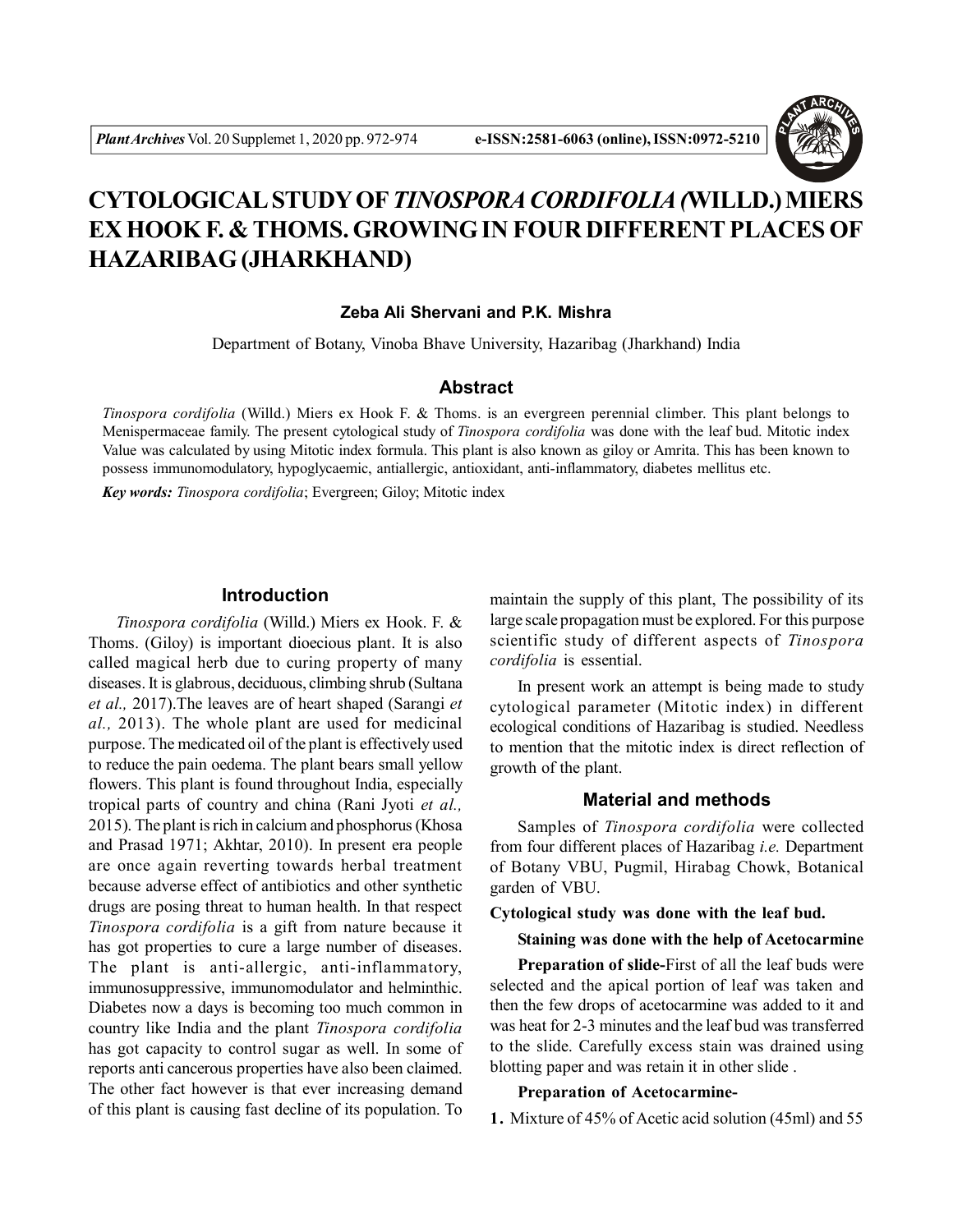ml of distilled water was added and boiled.

- **2.** 0.5 gm of carmine was and added heated for 15-20 minutes.
- **3.** And the solution was cooled.
- **4.** Solution was filtered to remove any precipitate.

Observation of microscopic field was done with the microscope.

Slides of Mitotically dividing cells were prepared and studied under compound microscope .Total no of cells in focus area was also counted .Mitotic index was calculated by the formula as follows

Mitotic index =Number of dividing cells

/Total number of counted cells

% cells in mitosis =Total number of cells undergoing mitosis/Total number of cells\*100

This gave the % of dividing cell which is also known as Mitotic index.

# **Result discussion**

Details regarding number of dividing cell in focus area, Total number of cell in focus area and calculation of Mitosis index of test plant growing in different areas of Hazaribag is presented in Table 1-4. Mitotic index of *Tinospora cordifolia* growing in pots at dept. of Botany at Vinoba Bhave University was recorded 44.88%.the test plant in Pugmil area had mitotic index 77.77%. *Tinospora* *cordifolia* growing in Hirabag chowk had mitotic index 70.6% whereas the highest value of Mitotic index of the same plant was found in sample collected from Botanical garden and the value was 81.24%.

Several previous workers have reported importance of ecological conditions on Mitotic index and cell cycle (Halaban 1972) has reported that variation in photoperiods remarkably affects the mitotic index and cell cycle of *Lemna perpusilla.* Dmitrieva SA *etal* Tsitologiia (2006) has studied the impact of cells cycle modulators on mitotic index of *Pisum sativum*. Rossato *et al.,* (2010) have studied in detail how different conditions affect mitotic index and how mitotic index in turn affect growth pattern of plants. Sinha Sangram *et al.,* (2016) also reported that somatic chromosomes studied from the root tip cells of the plants for cytological investigations .In dioecious plant species like *Coccinia grandis* the young leaves of the respective sexual phenotypes were used as tissue samples

|        | licroscopic   Total no.   Total no   Mitotic index=Total  |  |  | Average |  |
|--------|-----------------------------------------------------------|--|--|---------|--|
| ادا ہ: | اللوم ومزادات نامركم ومراروه بالمترباط كمرار الممركم بالر |  |  |         |  |

**Table 3:** Mitotic Index of *Tinospora cordifolia* growing in Hirabag Chowk.

| Microscopic   Total no.<br>Field | of cell | Total no<br>of dividing<br>cell | <b>Mitotic index=Total</b><br>no of dividing cell/<br>Total no of cell*100 | Average      |
|----------------------------------|---------|---------------------------------|----------------------------------------------------------------------------|--------------|
| Field 1                          | 300     | 247                             | $MI = 247/300*100 = 82.33%$                                                |              |
| Field 2                          | 400     | 200                             | $MI = 200/400*100=50%$                                                     |              |
| Field 3                          | 250     | 190                             | $MI=190/250*100=76%$                                                       | $353/5=70.6$ |
| Field 4                          | 300     | 250                             | $MI = 250/300*100 = 83.33%$                                                |              |
| Field 5                          | 400     | 250                             | $MI = 250/400*100 = 62.5%$                                                 |              |

**Table 1:** Mitotic index of *Tinospora cordifolia* growing in Department of Botany, Vinoba Bhave University.(Potted plants).

| Microscopic Total no.<br><b>Field</b> | of cell | Total no<br>of dividing<br>cell | <b>Mitotic index=Total</b><br>no of dividing cell/<br>Total no of cell*100 | Average<br>(%) |
|---------------------------------------|---------|---------------------------------|----------------------------------------------------------------------------|----------------|
| Field 1                               | 150     | 90                              | $MI=90/150*100=60%$                                                        |                |
| Field 2                               | 121     | 50                              | $MI = 50/121 * 100 = 41.32%$                                               | 224.43/5       |
| Field 3                               | 100     | 28                              | $MI = 28/100*100 = 28%$                                                    | $=44.88$       |
| Field 4                               | 151     | 87                              | $MI=87/151*100=57.61\%$                                                    |                |
| Field 5                               | 80      | 30                              | MI=30/80*100=37.5%                                                         |                |

**Table 2:** Mitotic index of *Tinospora cordifolia* growing in Pugmil.

| Microscopic Total no.<br>Field | $of$ cell $ $ | Total no<br>of dividing<br>cell | Mitotic index=Total<br>no of dividing cell/<br>Total no of cell*100 | Average<br>$(\%)$ |
|--------------------------------|---------------|---------------------------------|---------------------------------------------------------------------|-------------------|
| Field 1                        | 200           | 180                             | $MI=180/200*100=90%$                                                |                   |
| Field 2                        | 150           | 100                             | MI=100/150*100=66.66%                                               | 388.87/5          |
| Field 3                        | 100           | 92                              | MI=92/100*100=92%                                                   | $=77.77\%$        |
| Field 4                        | 200           | 150                             | $MI=150/200*100=75%$                                                |                   |
| Field 5                        | 230           | 150                             | $MI=150/230*100=65.21%$                                             |                   |

| UBLJ               |     |                 | Table 4: Mitotic index of Tinospora cordifolia growing in Botanical garden,                                                  |             |  |
|--------------------|-----|-----------------|------------------------------------------------------------------------------------------------------------------------------|-------------|--|
| Field              |     | ᇹ               | Total no of cell*100<br>Microscopic   Total no.   Total no   Mitotic index=Total<br>of cell of dividing no of dividing cell/ | Average     |  |
| Field <sub>1</sub> | 450 | $\frac{400}{5}$ | MI=400/450*100=88.88%                                                                                                        |             |  |
| Field <sub>2</sub> | 250 | $\infty$        | $M = 200/250*100=80%$                                                                                                        | 406.22/5    |  |
| Field <sub>3</sub> | 670 | $\Im$           | $M = 500/670*100 = 74.62%$                                                                                                   | $= 81.24\%$ |  |
| Field4             | 550 | $\frac{400}{5}$ | $M=400/550*100=90%$                                                                                                          |             |  |
| Field 5            | 450 | ্র              | $\text{M}$ =400450*100=88.88%                                                                                                |             |  |
|                    |     |                 |                                                                                                                              |             |  |